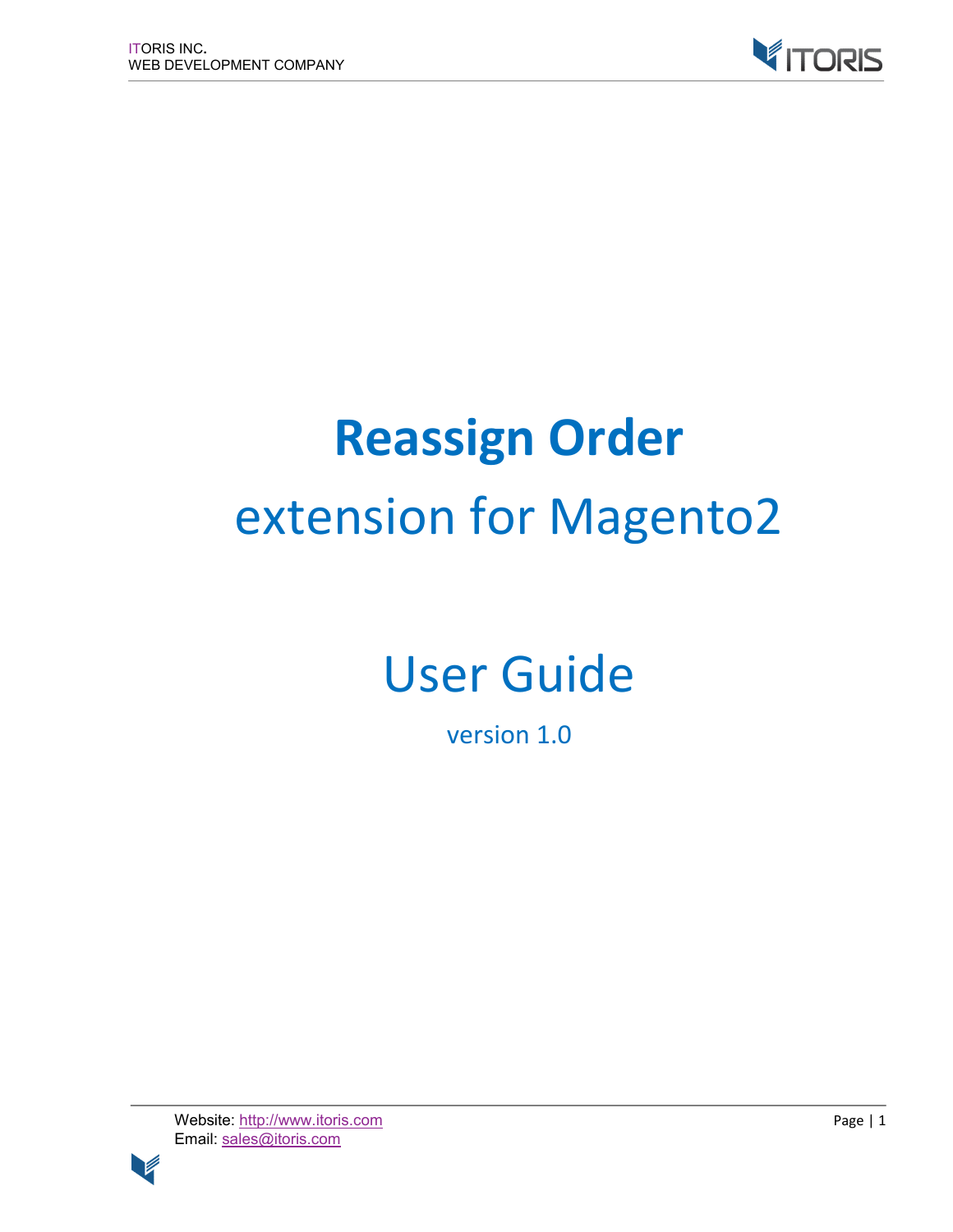

# **Contents**

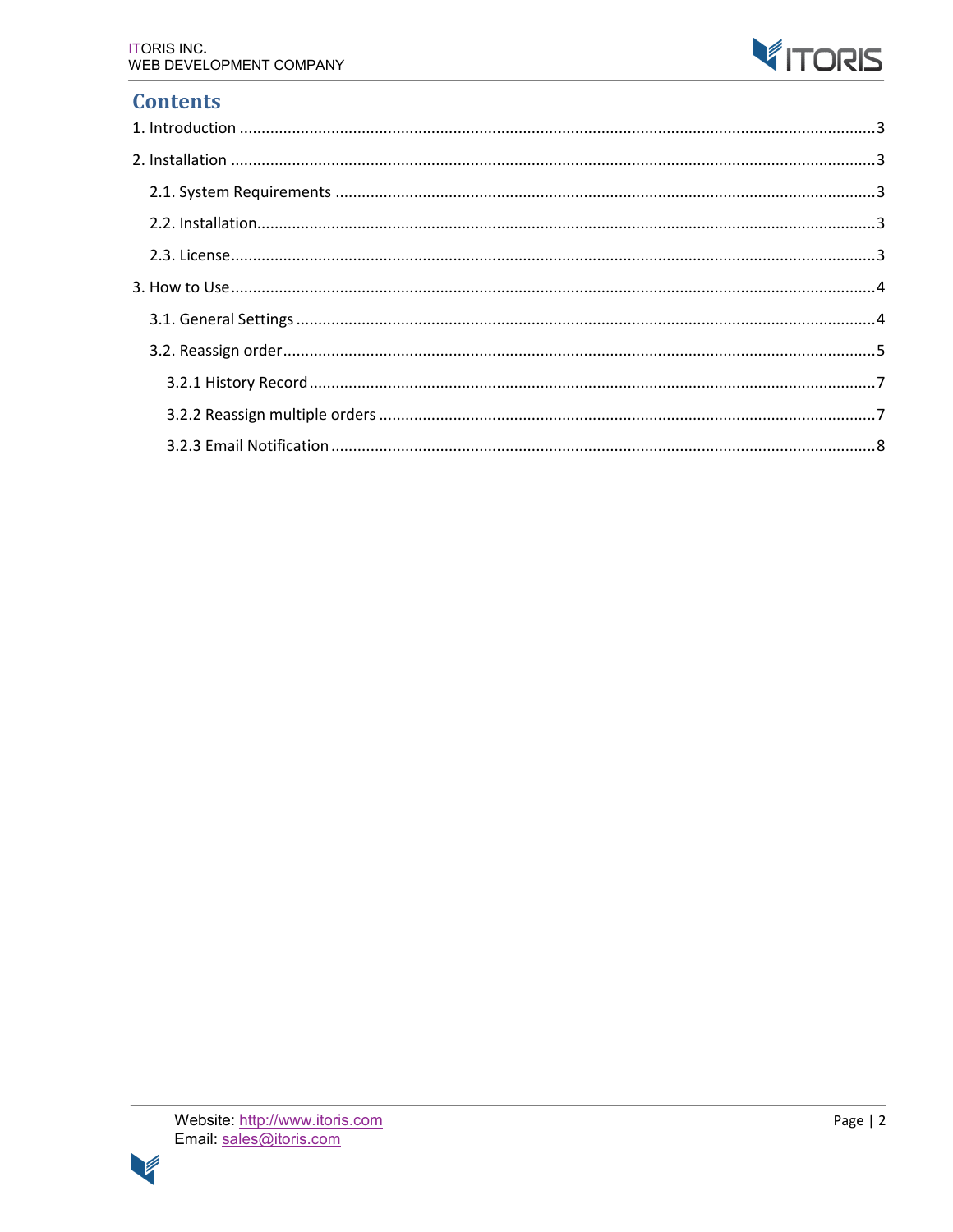

### **1. Introduction**

The document is a User Guide for extension **Reassign Order** created for Magento2 websites. It describes the extension functionality and provides some tips for a quick start.

The purpose of the Reassign Order extension for Magento 2 is to help reassigning orders between or to customers' accounts.

Have you ever come to a situation when customer contacts you and says an order was placed using a wrong email address? Or customer has more than one account and wants to combine all orders into a single one? By default, Magento won't allow you to move orders between accounts or assign a guest's order to a registered account. The Reassign Order extension for Magento 2 helps to solve the issue. Now you are able to re-assign an order or multiple ones in bulk to an existing customer's account through backend.

Or you can set up the automatic assignment when a new order is placed on checkout. If guest has used an email address of an existing customer the order will be linked to that account automatically.

All the assignment history can be found in the order history section. The customer receives an email notification once order has been re-assigned.

# **2. Installation**

#### **2.1. System Requirements**

The extension requires Magento 2.x

#### **2.2. Installation**

The extension is provided as a .zip archive with the source code and the installation instructions.

Unpack the source code into **/app/code/Itoris/Itoris\_ReassignOrder/** folder on your server. And run the following commands in the SSH console:

```
php bin/magento module:enable --clear-static-content Itoris_ReassignOrder
php bin/magento setup:upgrade
```
Then log into Magento backend and flush cache in **System -> Cache Management -> Flush Magento Cache**

If you experience any issues with the extension installation please contact us here https://www.itoris.com/contact-us.html

#### **2.3. License**

The extension has full open source code. One license/purchase can be used on a single production Magento2 website and its development instances. The extension can be customized for the license owner needs. Redistribution of the extension or its parts is not allowed. Please read more details here https://www.itoris.com/magento-extensions-license.html

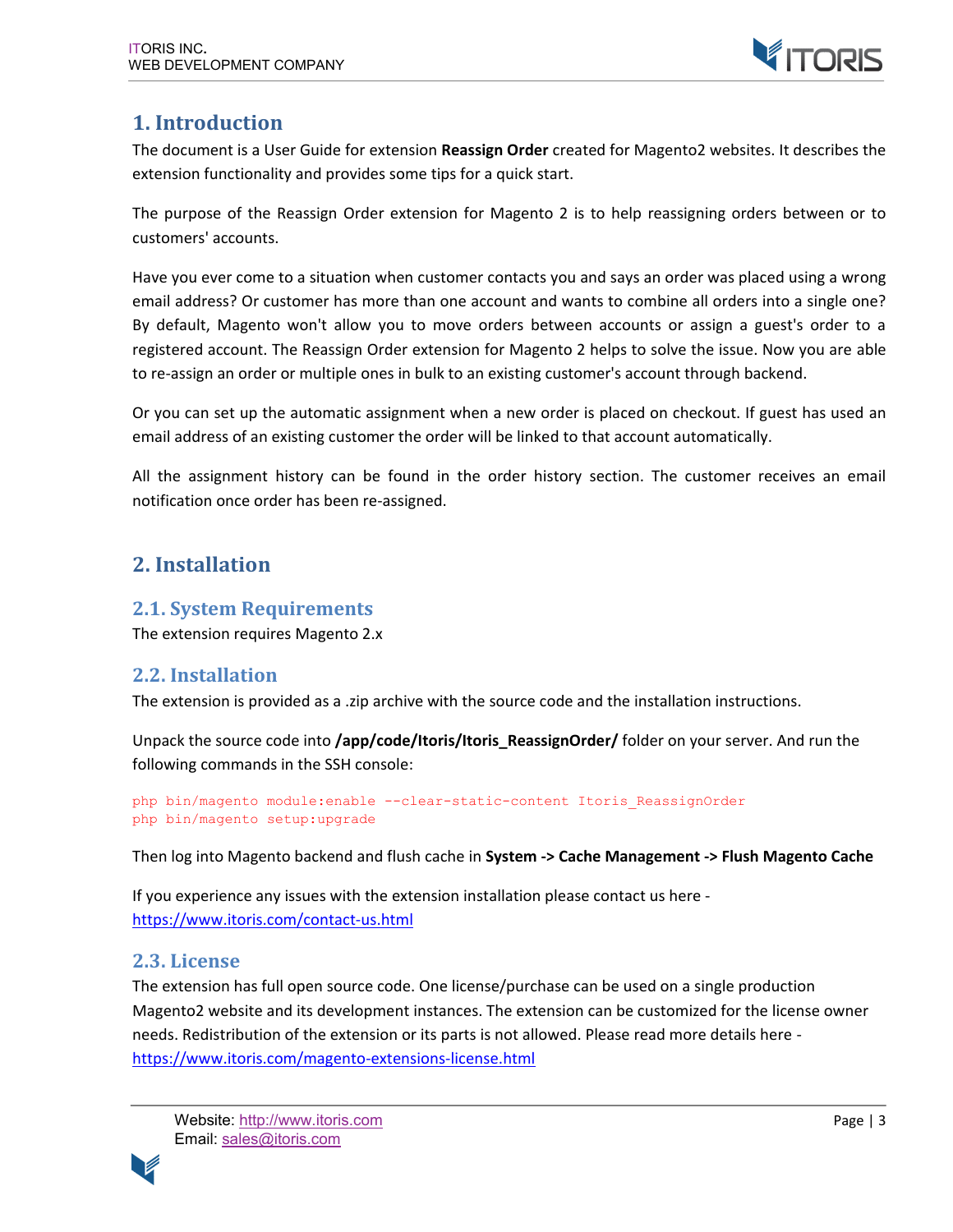

#### **3. How to Use**

#### **3.1. General Settings**

You can find the general settings following **STORES -> Settings -> Configuration -> ITORIS EXTENSIONS -> Reassign Order**

| ⋒                                     | Configuration                                       |                                                         |                                             |                           | admin v            |
|---------------------------------------|-----------------------------------------------------|---------------------------------------------------------|---------------------------------------------|---------------------------|--------------------|
| <b>20</b><br>DASHBOARD<br>\$<br>SALES | <b>Store View:</b><br>Default Config v              | $\bullet$                                               |                                             |                           | <b>Save Config</b> |
| Ŵ<br><b>PRODUCTS</b>                  | <b>GENERAL</b><br>$\checkmark$                      | General                                                 |                                             |                           | $\odot$            |
| Å<br><b>CUSTOMERS</b>                 | <b>ITORIS EXTENSIONS</b><br>$\widehat{\phantom{0}}$ | <b>Extension Enabled</b><br>[store view]                | Yes                                         | $\pmb{\mathrm{v}}$        |                    |
| <b>R</b><br><b>MARKETING</b>          | General Settings                                    | Assign guest orders to customer<br>automatically        | <b>No</b>                                   | $\boldsymbol{\mathrm{v}}$ |                    |
| 圖<br>CONTENT                          | Registration Fields Manager                         | [store view]<br>Overwrite Customer name<br>[store view] | <b>NO</b>                                   | $\pmb{\mathrm{v}}$        |                    |
| īl.<br>REPORTS                        | Pending Registration                                | Notify customer<br>[store view]                         | Yes                                         | $\pmb{\mathrm{v}}$        |                    |
| 伵<br><b>STORES</b>                    | <b>Dynamic Product Options</b>                      | Order assignment email template<br>[store view]         | Order reassigned (Default Template from Loc | $\boldsymbol{\mathrm{v}}$ |                    |
| ✿<br>SYSTEM                           | Product Tabs                                        |                                                         |                                             |                           |                    |
| 6                                     | Grouped Product Options                             |                                                         |                                             |                           |                    |
| FIND PARTNERS<br>& EXTENSIONS         | Advanced Product Grid                               |                                                         |                                             |                           |                    |
|                                       | Reassign Order<br><b>Email Templates</b>            |                                                         |                                             |                           |                    |

**Extension Enabled** – you can enable or disable the extension functionality.

**Assign guest orders to customer automatically** – by default the setting is disabled, i.e. if an existing customer with the same email places a guest's order, the order won't be reassigned to the customer account automatically. In dropdown choose "Yes" to reassign guest's orders to registered accounts automatically on checkout.

**Overwrite Customer name** – by default the setting is disabled. To override customer's name choose "Yes" in dropdown.

**Notify customer** – by default the setting is enabled. Your customer will be notified automatically by email about order reassignment.

**Order assignment email template** – by default the "Order reassigned" email template is set.

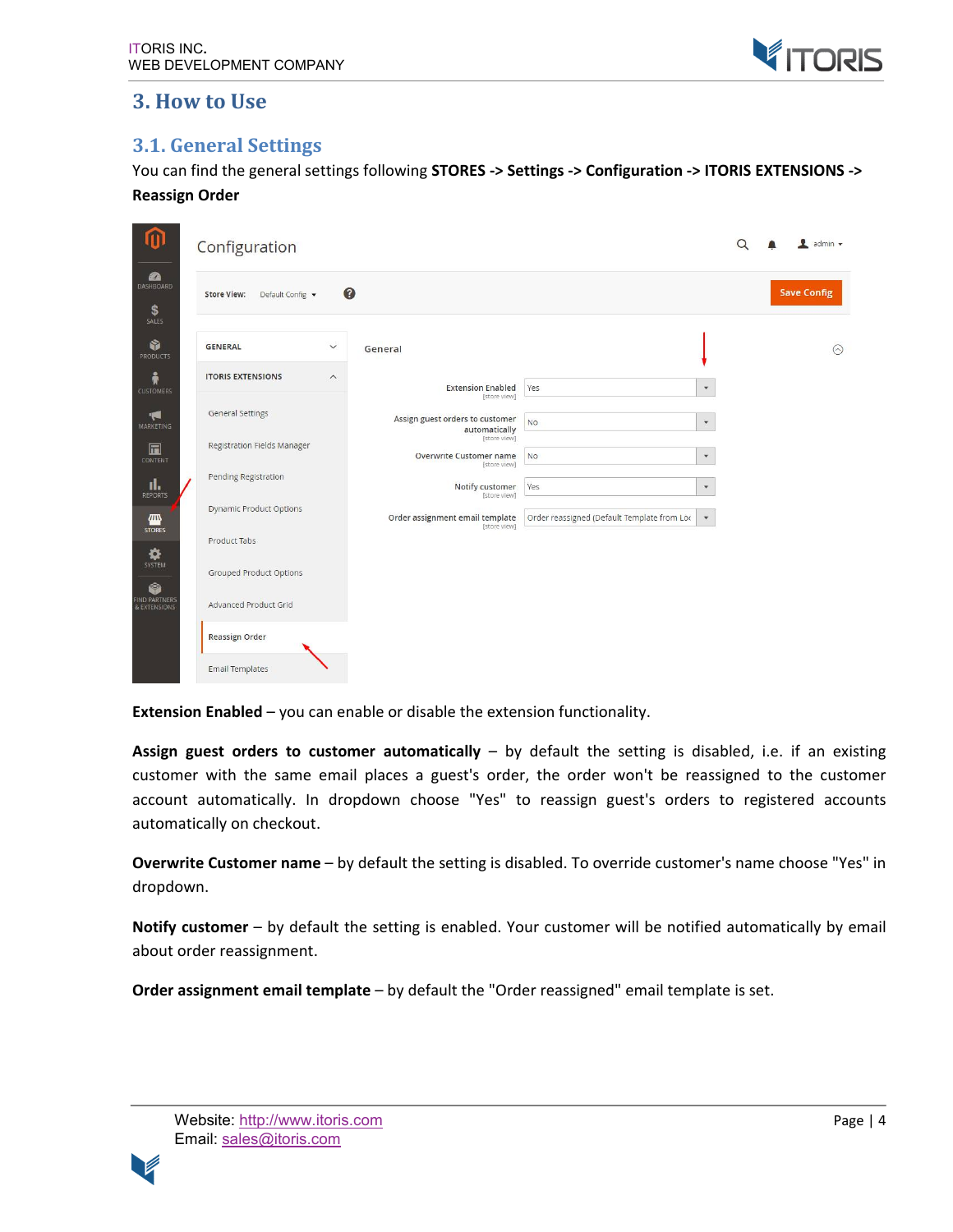

#### **3.2. Reassign order**

You can reassign orders following: **SALES -> Operations -> Orders -> {some order} -> View**

| 价                                        | <b>Sales</b>              | $\times$  |                                     |                      |                      |                    | $\alpha$                                      |                         | $\blacksquare$ admin $\blacktriangledown$ |
|------------------------------------------|---------------------------|-----------|-------------------------------------|----------------------|----------------------|--------------------|-----------------------------------------------|-------------------------|-------------------------------------------|
| <b>fa</b><br>DASHBOARD                   | Operations                |           |                                     |                      |                      |                    |                                               | <b>Create New Order</b> |                                           |
| $\frac{\mathsf{S}}{\mathsf{SALES}}$      | <b>Orders</b>             |           |                                     |                      |                      |                    |                                               |                         |                                           |
| Ŵ                                        | <b>Invoices</b>           |           | $\hbox{\tt Q}$                      |                      | Filters              |                    | Default View .<br>$\bullet$ Columns $\bullet$ |                         | $\triangle$ Export $\blacktriangledown$   |
| PRODUCTS<br>帝                            | Shipments                 | rds found |                                     |                      |                      | 20                 | per page<br>$\blacktriangledown$<br>$\leq$    | of 1<br>1               | $\rightarrow$                             |
| <b>CUSTOMERS</b>                         | <b>Credit Memos</b>       |           |                                     |                      |                      | <b>Grand Total</b> | <b>Grand Total</b>                            |                         |                                           |
| $\blacktriangledown$<br><b>MARKETING</b> | <b>Billing Agreements</b> | ñt.       | <b>Purchase Date</b>                | <b>Bill-to Name</b>  | <b>Ship-to Name</b>  | (Base)             | (Purchased)                                   | <b>Status</b>           | <b>Action</b>                             |
| $\square$<br>CONTENT                     | Transactions              | re        | Sep 05, 2016, 15:09:00<br><b>PM</b> | Veronica<br>Costello | Veronica<br>Costello | \$36.39            | \$36.39                                       | Complete                | View                                      |
| ıl.<br><b>REPORTS</b><br>▥               |                           |           | Sep 05, 2016, 15:09:00<br><b>PM</b> | Veronica<br>Costello | Veronica<br>Costello | \$39.64            | \$39.64                                       | Complete                | View                                      |
| <b>STORES</b><br>✿                       |                           | re        | Sep 06, 2016, 15:09:00              | halliwell kris       | halliwell kris       | \$50.00            | \$50,00                                       | Complete                | View                                      |
| <b>SYSTEM</b><br>é.                      |                           | re        | PM                                  |                      |                      |                    |                                               |                         |                                           |

The extension allows to assign new orders by customer's email automatically on checkout or reassign order to another customer account manually from the backend.

| 伽                                                        | #000000002                |                                                                                                                                                           |                                                                      |                                                                                                                                                            | Q           | $\blacksquare$ admin $\blacktriangleright$ |
|----------------------------------------------------------|---------------------------|-----------------------------------------------------------------------------------------------------------------------------------------------------------|----------------------------------------------------------------------|------------------------------------------------------------------------------------------------------------------------------------------------------------|-------------|--------------------------------------------|
| <b>B</b><br><b>DASHBOARD</b><br>\$<br><b>SALES</b>       |                           |                                                                                                                                                           | <b>Reassign Order</b><br>← Back                                      | Send Email                                                                                                                                                 | Credit Memo | Reorder                                    |
| ŵ<br>PRODUCTS                                            | <b>ORDER VIEW</b>         | Order & Account Information                                                                                                                               |                                                                      |                                                                                                                                                            |             |                                            |
| 츆<br><b>CUSTOMERS</b>                                    | Information               | not sent)                                                                                                                                                 | Order # 000000002 (The order confirmation email is                   | <b>Account Information</b><br>Customer Name                                                                                                                |             | Veronica Costello                          |
| <b>R</b><br>MARKETING                                    | Invoices                  | Order Date                                                                                                                                                | Sep 5, 2016, 3:14:37 PM                                              | Email                                                                                                                                                      |             | roni cost@example.com                      |
| $\Box$<br>CONTENT                                        | Credit Memos<br>Shipments | Order Status<br>Purchased From                                                                                                                            | Complete<br>Main Website<br>Main Website Store<br>Default Store View | Customer Group                                                                                                                                             |             | General                                    |
| ıl.<br><b>REPORTS</b><br>▥<br><b>STORES</b>              | <b>Comments History</b>   | Address Information                                                                                                                                       |                                                                      |                                                                                                                                                            |             |                                            |
| ✿<br>SYSTEM<br>Ġ<br><b>FIND PARTNERS</b><br>& EXTENSIONS |                           | <b>Billing Address Edit</b><br>Veronica Costello<br>6146 Honey Bluff Parkway<br>Calder, Michigan, 49628-7978<br><b>United States</b><br>T: (555) 229-3326 |                                                                      | <b>Shipping Address Edit</b><br>Veronica Costello<br>6146 Honey Bluff Parkway<br>Calder, Michigan, 49628-7978<br><b>United States</b><br>T: (555) 229-3326 |             |                                            |

In the customer's order information section click the "Reassign Order" button at the top of the page. The popup with the list of customers will appear. Here you can select a customer to reassign the order to. Choose the customer and click link "Select" next to the customer.

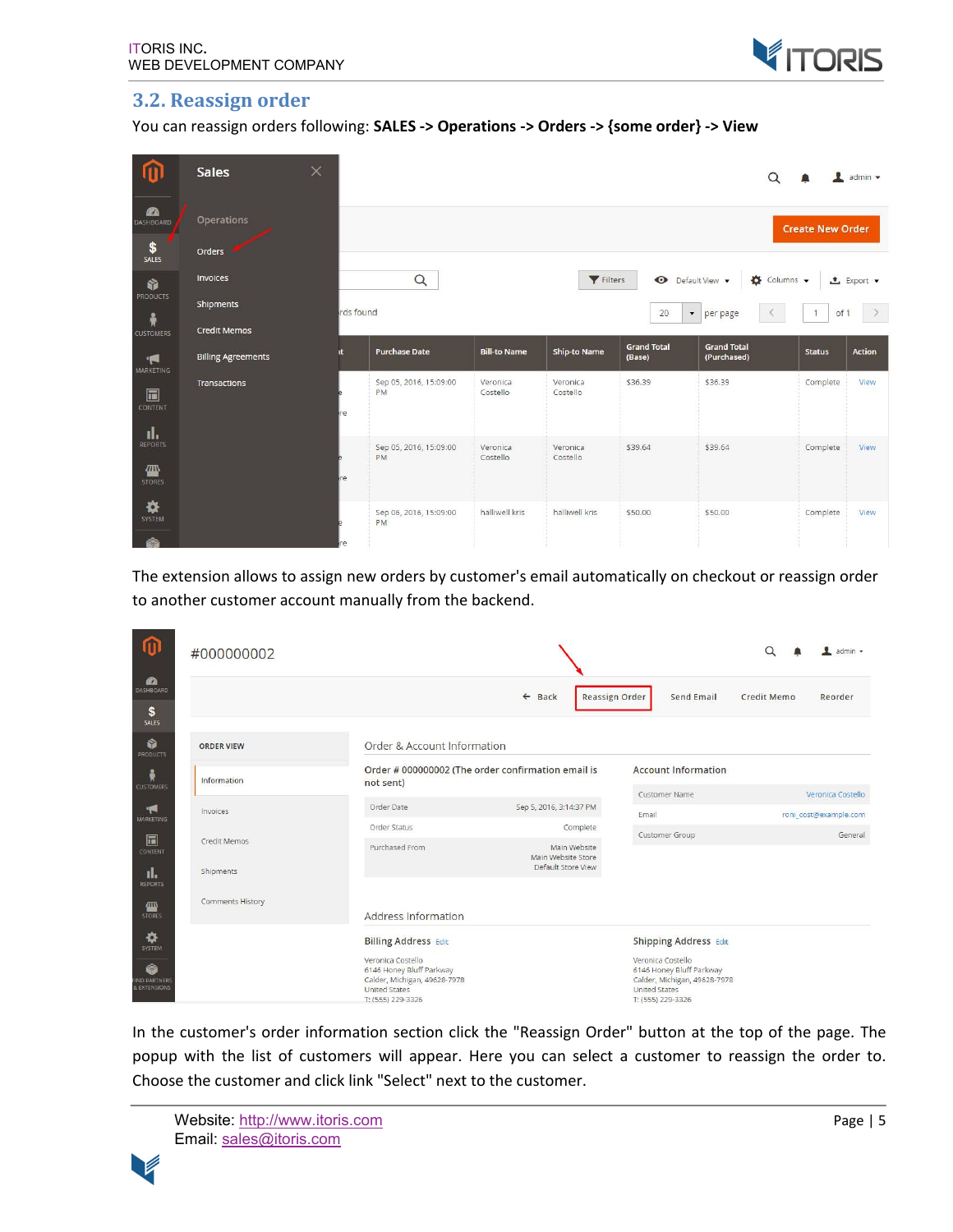

|         | <b>Reset Filter</b><br>Search | 11 records found    |                            | 20<br>$\mathbf{v}$ | per page     | of 1<br>$\blacksquare$ |                       |
|---------|-------------------------------|---------------------|----------------------------|--------------------|--------------|------------------------|-----------------------|
|         | ID                            | Name                | Email                      | Group              | Website      | Action                 | Reorder<br>mo         |
|         | From                          |                     |                            | $\dot{\mathbf{v}}$ | $\cdot$      |                        |                       |
| ORDER   | To                            |                     |                            |                    |              |                        |                       |
|         | 23                            | Liam Miller         | liammiller619@gmail.com    | General            | Main Website | Select                 |                       |
| Inform  | 21                            | Chris Foster        | chrisfoster278@example.com | General            | Main Website | Select                 |                       |
| Invoice | 17                            | John Williams       | johnwilliams@example.com   | General            | Main Website | Select                 | Veronica Costello     |
|         | 16                            | Oliver Black        | oliverblack@example.com    | General            | Main Website | Select                 | roni_cost@example.com |
| Credit  | 15                            | Adam Horan          | adamhoran@gmail.com        | General            | Main Website | Select                 | General               |
|         | 14                            | Kate Smith          | smith@example.com          | General            | Main Website | Select                 |                       |
| Shipm   | 13                            | David Cooper        | cooper_sales@example.com   | General            | Main Website | Select                 |                       |
| Comm    | 12                            | <b>Helen Foster</b> | foster@example.com         | General            | Main Website | Select                 |                       |
|         | 11                            | Anna Adams          | anadams@example.com        | Retailer           | Main Website | Select                 |                       |
|         | 10                            | John White          | sales@gmail.com            | Wholesale          | Main Website | Select                 |                       |
|         |                               | Veronica Costello   | roni cost@example.com      | General            | Main Website | Select                 |                       |

In the appeared popup you can see two checkboxes. The extension allows to send email notifications and overriding the customer name while reassigning the order.

**Overwrite customer name** – by default this checkbox is not selected. You can check it and the customer name will be changed.

**Notify Customer** – the customer will be notified by email if you check this.

Finally click button "Assign" to reassign the order.

| æ.<br>DASHBOARD<br>\$             |          | $\#000000002$                             | You are about to reassign order #000000002<br>Overwrite customer name |                    | #000000002: Veronica Costello (roni_cost@example.com) -> Liam Miller (liammiller619@gmail.com) |                                                    | $\times$  |
|-----------------------------------|----------|-------------------------------------------|-----------------------------------------------------------------------|--------------------|------------------------------------------------------------------------------------------------|----------------------------------------------------|-----------|
| <b>SALES</b><br>命<br>PRODUCTS     | ORD      | Notify Customer <b>Ø</b><br><b>Assign</b> | <b>Back</b>                                                           |                    |                                                                                                |                                                    |           |
| $\frac{a}{N}$<br><b>CUSTOMERS</b> |          | <b>Information</b>                        |                                                                       | email is not sent) | Order # 000000002 (The order confirmation                                                      | <b>Account Information</b><br><b>Customer Name</b> |           |
| ●<br>MARKETING                    | Invoices |                                           |                                                                       | Order Date         | Sep 5, 2016, 3:14:37 PM                                                                        | Email                                              | roni_cost |
|                                   |          |                                           |                                                                       | Order Status       | Complete                                                                                       | <b>Customer Group</b>                              |           |

You can see that the customer name has been changed accordingly to the reassignment order settings in the "Account Information" section.

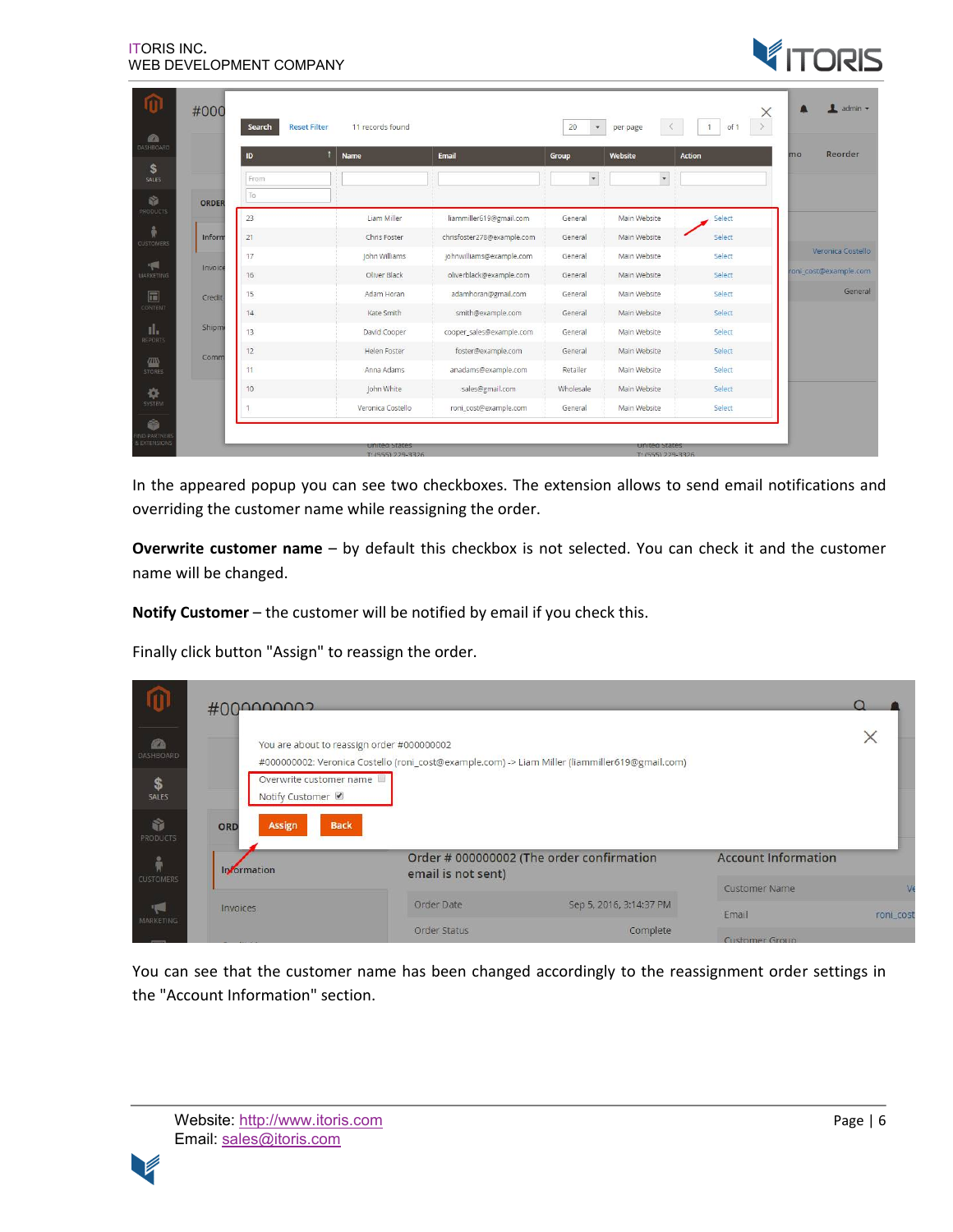

|                               |                                           |                                                                 | $\leftarrow$ Back | <b>Reassign Order</b>                                    | <b>Send Email</b>             | <b>Credit Memo</b> | Reorder                                |
|-------------------------------|-------------------------------------------|-----------------------------------------------------------------|-------------------|----------------------------------------------------------|-------------------------------|--------------------|----------------------------------------|
| <b>RA</b><br><b>DASHBOARD</b> | Email has been sent<br>$\checkmark$       |                                                                 |                   |                                                          |                               |                    |                                        |
| \$<br>SALES                   | Order has been reassigned<br>$\checkmark$ |                                                                 |                   |                                                          |                               |                    |                                        |
| ñ<br>PRODUCTS<br>Å            | <b>ORDER VIEW</b>                         | Order & Account Information                                     |                   |                                                          |                               |                    |                                        |
| <b>CUSTOMERS</b>              | Information                               | Order # 000000002 (The order confirmation<br>email is not sent) |                   |                                                          | <b>Account Information</b>    |                    |                                        |
| 同<br><b>MARKETING</b>         | Invoices                                  | Order Date                                                      |                   | Sep 5, 2016, 3:14:37 PM                                  | <b>Customer Name</b><br>Email |                    | Liam Miller<br>liammiller619@gmail.com |
| 圖<br>CONTENT                  | Credit Memos                              | Order Status                                                    |                   | Complete                                                 | Customer Group                |                    | General                                |
| ıl.<br><b>REPORTS</b>         | Shipments                                 | Purchased From                                                  |                   | Main Website<br>Main Website Store<br>Default Store View |                               |                    |                                        |
| 四<br><b>STORES</b>            | <b>Comments History</b>                   | Address Information                                             |                   |                                                          |                               |                    |                                        |
| ✿<br>SYSTEM                   |                                           | <b>Billing Address Edit</b>                                     |                   |                                                          | <b>Shipping Address Edit</b>  |                    |                                        |

#### **3.2.1 History Record**

The extension provides details about reassignment in the order history section.

| Complete<br>$\mathbf{v}$<br><b>SALES</b><br>\$5.00<br>Shipping & Handling<br>Comment<br>ŵ<br>\$2.64<br>Tax<br><b>PRODUCTS</b><br>Å<br><b>Grand Total</b><br>\$39.64<br><b>CUSTOMERS</b><br><b>Total Paid</b><br>\$39.64<br>'N<br>Notify Customer by Email<br><b>Total Refunded</b><br>\$7.64<br><b>MARKETING</b><br>Visible on Storefront<br>\$0.00<br><b>Total Due</b><br>同<br><b>Submit Comment</b><br><b>CONTENT</b><br>ıl.<br><b>REPORTS</b><br>Oct 15, 2016 12:19:21 PM<br>Complete<br>Customer Not<br><b>Notified</b><br><b>AID</b><br>Order was manually reassigned to existing customer, from<br><b>STORES</b><br>roni_cost@example.com to liammiller619@gmail.com. Name<br>changed from Veronica Costello to Liam Miller | <b>CO</b><br>DASHBOARD<br>\$ | #000000002 | <b>Back</b><br>$\leftarrow$ | Reassign Order | <b>Send Email</b> | <b>Credit Memo</b> | Reorder |
|-----------------------------------------------------------------------------------------------------------------------------------------------------------------------------------------------------------------------------------------------------------------------------------------------------------------------------------------------------------------------------------------------------------------------------------------------------------------------------------------------------------------------------------------------------------------------------------------------------------------------------------------------------------------------------------------------------------------------------------|------------------------------|------------|-----------------------------|----------------|-------------------|--------------------|---------|
|                                                                                                                                                                                                                                                                                                                                                                                                                                                                                                                                                                                                                                                                                                                                   |                              |            |                             |                |                   |                    |         |
|                                                                                                                                                                                                                                                                                                                                                                                                                                                                                                                                                                                                                                                                                                                                   |                              |            |                             |                |                   |                    |         |
|                                                                                                                                                                                                                                                                                                                                                                                                                                                                                                                                                                                                                                                                                                                                   |                              |            |                             |                |                   |                    |         |
|                                                                                                                                                                                                                                                                                                                                                                                                                                                                                                                                                                                                                                                                                                                                   |                              |            |                             |                |                   |                    |         |
|                                                                                                                                                                                                                                                                                                                                                                                                                                                                                                                                                                                                                                                                                                                                   |                              |            |                             |                |                   |                    |         |
|                                                                                                                                                                                                                                                                                                                                                                                                                                                                                                                                                                                                                                                                                                                                   |                              |            |                             |                |                   |                    |         |
|                                                                                                                                                                                                                                                                                                                                                                                                                                                                                                                                                                                                                                                                                                                                   |                              |            |                             |                |                   |                    |         |
| <b>CONTRACTOR</b>                                                                                                                                                                                                                                                                                                                                                                                                                                                                                                                                                                                                                                                                                                                 |                              |            |                             |                |                   |                    |         |

#### **3.2.2 Reassign multiple orders**

Using the extension you are able to assign multiple orders in bulk on the orders' list in the backend.

Action "Assign to Customer" will be added to the "Actions" dropdown. To assign multiple orders check some orders and choose "Assign to Customer" in dropdown. After the popup appears, select the customer you want to reassign orders to.